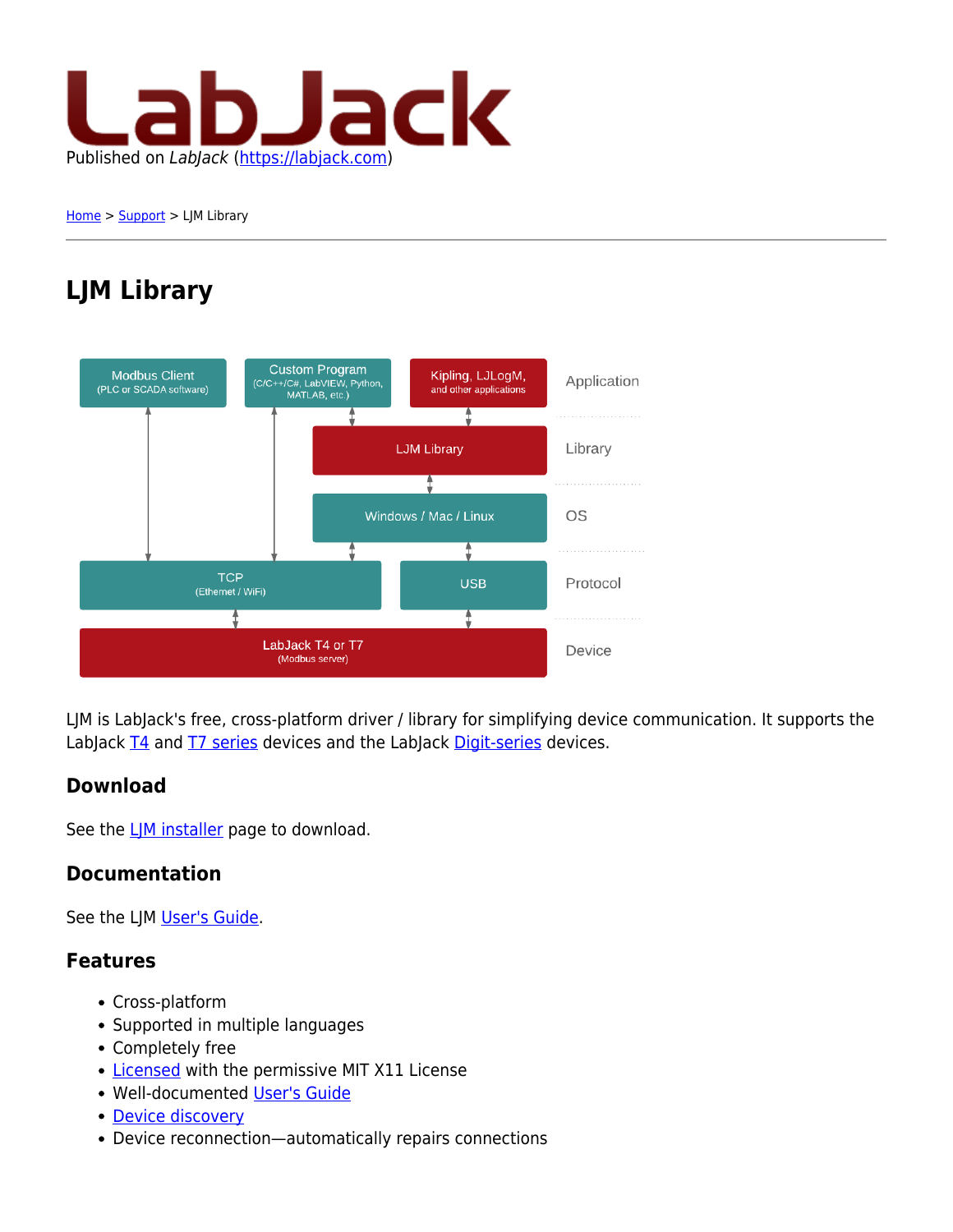- Modbus [Name-To-Address](https://labjack.com/support/ljm/users-guide/function-reference/utility/ljmnametoaddress) interpretation ability to interpret LabJack register names such as "AIN0"
- [Error-To-String](https://labjack.com/support/ljm/users-guide/function-reference/utility/ljmerrortostring) Interpretation
- [Utility functions](https://labjack.com/support/ljm/users-guide/function-reference/utility) to:
	- Convert bytes to values
	- Perform thermocouple calculations
	- Convert IP and MAC numbers
- Versatile [Library configurations](https://labjack.com/support/ljm/users-guide/function-reference/library-configuration-functions)
- Threaded [data streaming](https://labjack.com/support/ljm/users-guide/function-reference/ljmestreamstart) and buffering
- [Thread-safe](https://labjack.com/support/software/api/ljm/thread-safe)
- Basic [demo mode](https://labjack.com/support/software/api/ljm/demo-mode) for testing without a physical device.

### **Cross-Platform**

Support for Windows, macOS, and Linux allows for the same code to be run on different operating systems with the same results, whether it's on your Windows desktop, MacBook laptop, or Raspberry Pi running a distribution of Linux.

### **Supported In Multiple Languages**

Written in C++ with a C API, LabJack maintains and supports wrappers for many programing languages.

- $\cdot$  [C/C++](#page--1-0)
- [Python](#page--1-0)
- [MATLAB](#page--1-0)
- $\bullet$  [C# .NET](#page--1-0)
- [LabVIEW](#page--1-0)

#### **C/C++**

#include "LabJackM.h"

```
 ...
 int error, handle;
 double voltage;
error = LJM OpenS("T7", "USB", "ANY", \&handle);
 // Read the voltage on AIN0
error = LJM eReadName(handle, "AIN0", &voltage);
 ...
```
For more LJM C/C++ code, see the  $C/C++$  Examples page.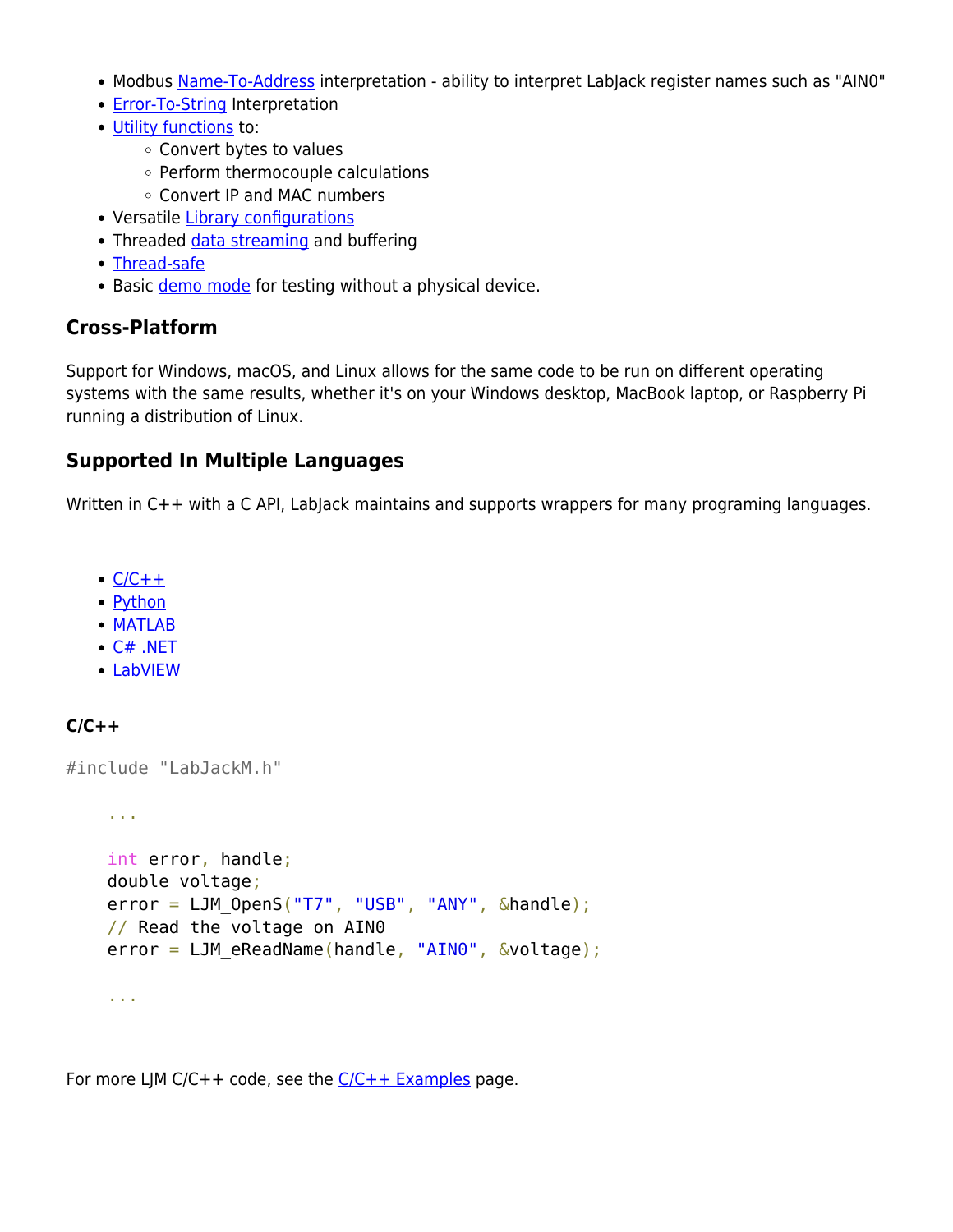#### **Python**

```
from labjack import ljm
handle = \lim_{x \to \infty} openS("T7", "USB", "ANY")
# Read the voltage on AIN0
voltage = ljm.eReadName(handle, "AIN0")
```
For more LJM Python code, see the [Python Examples](https://labjack.com/support/ljm/examples/python) page.

#### **MATLAB**

```
ljmAsm = NET.addAssembly('LabJack.LJM');
```

```
 ...
[ljmError, handle] = LabJack.LJM.OpenS('T7', 'USB', 'ANY', handle);
 % Read the voltage on AIN0
[i]jmError, voltage] = LabJack.LJM.eReadName(handle, 'AIN0', 0);
 ...
```
For more LJM MATLAB code, see the **MATLAB Examples** page.

#### **C# .NET**

```
using LabJack;
     ...
     int handle;
     LJM.OpenS("T7", "USB", "ANY", ref handle);
     // Read the voltage on AIN0
     double voltage;
     LJM.eReadName(handle, "AIN0", ref voltage);
     ...
```
For more LJM C# .NET code, see the  $C#$  .NET Examples page.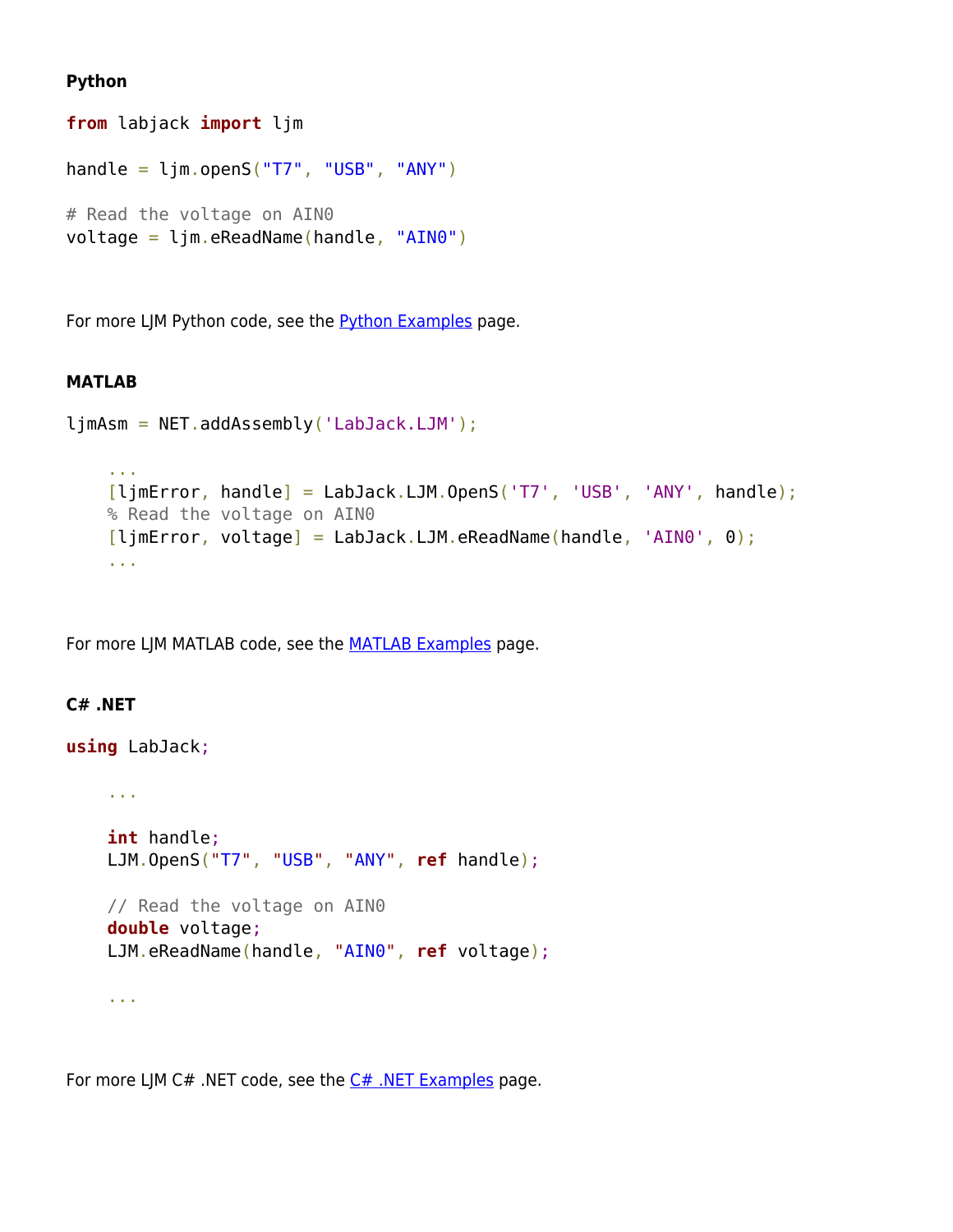

For more LJM LabVIEW code, see the **LabVIEW Examples** page.

Some other supported languages:

- [LabVIEW](https://labjack.com/support/ljm/examples/labview)
- [Visual Basic .NET](https://labjack.com/support/ljm/examples/net)
- [DAQFactory](https://labjack.com/support/ljm/examples/daqfactory)
- See the [full list](https://labjack.com/support/ljm/examples) of supported languages.

LJM's API allows for easy integration into most languages. If the language you use isn't currently supported, feel free to [contact us](https://labjack.com/contact) for assistance in integrating LJM into your project.

### **LJM Is For Any Level Of Expertise**

You don't need to be familiar with Modbus to use LJM. Simply use LJM's **[Easy Functions](https://labjack.com/support/ljm/users-guide/function-reference/easy-functions)** for direct access to all the features your LabJack device provides.

If you do prefer to use Modbus, LJM's [Raw Byte Functions](https://labjack.com/support/ljm/users-guide/function-reference/lowlevel-functions/raw-byte-functions) provide byte-level control to manually send and receive Modbus packets.

### **Modbus Interpretation**

Using LJM's name-to-address map, you can communicate with LabJack devices using the readable names of data values, such as "AIN0", "AIN0\_RANGE", "ETHERNET\_IP", or "WIFI\_STATUS".